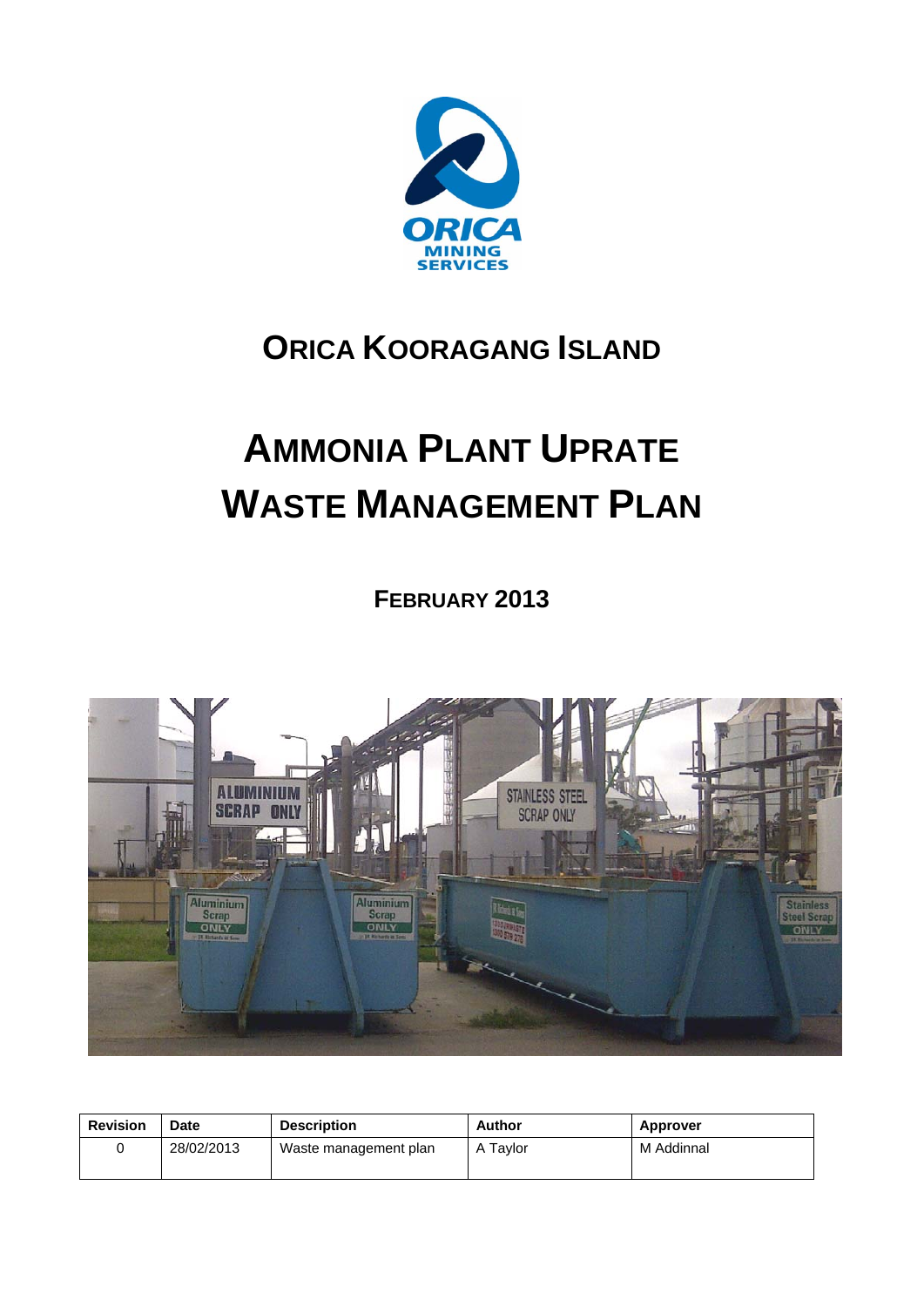## **TABLE OF CONTENTS**

| 2.1 |  |
|-----|--|
| 2.2 |  |
| 2.3 |  |
|     |  |
|     |  |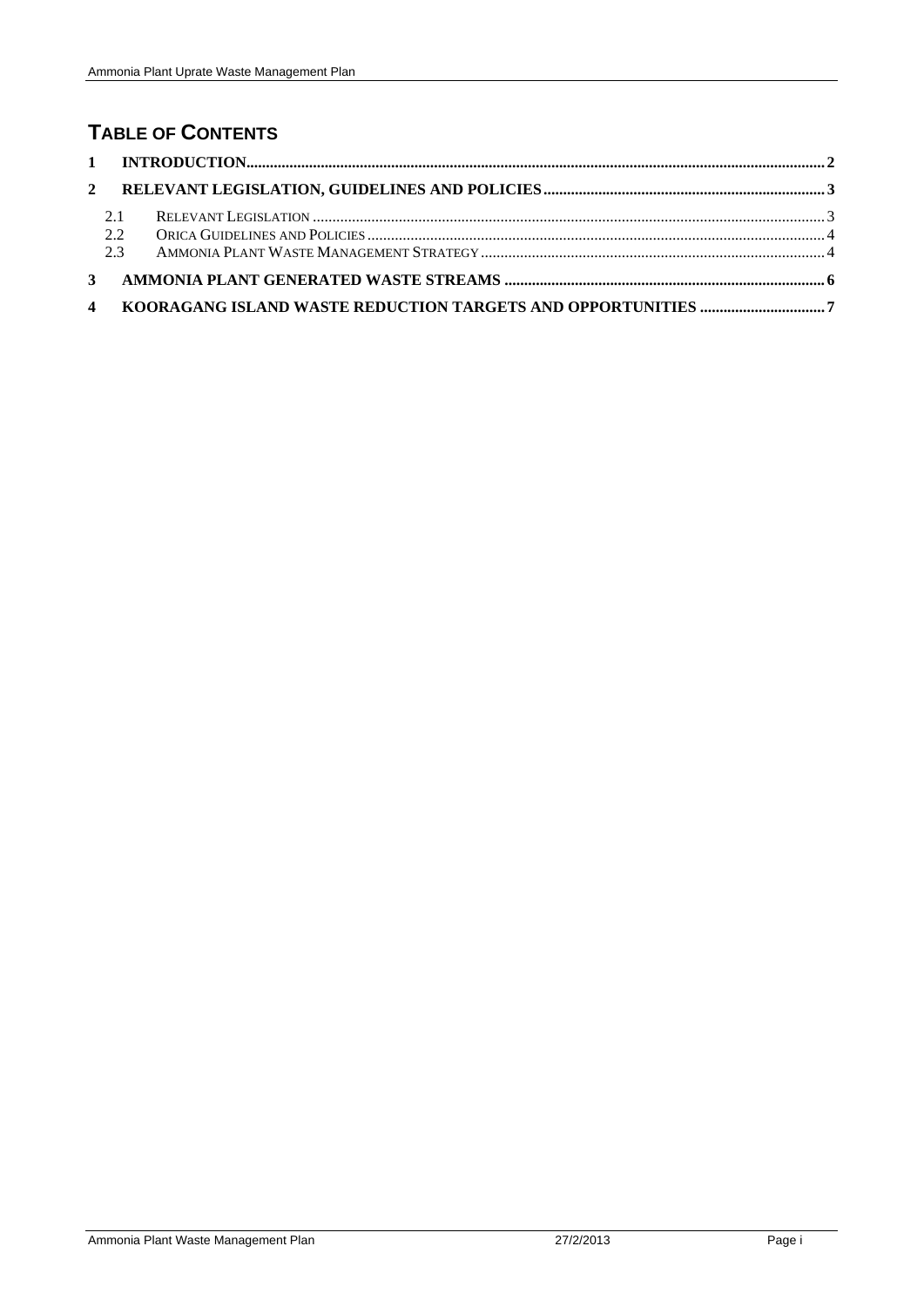#### **1 Introduction**

Orica Australia Pty Ltd (Orica) operates an ammonia nitrate manufacturing facility on Kooragang Island located within the port of Newcastle. The facility commenced operations in 1969 and has undergone several upgrades aimed at increasing the site's ammonium nitrate manufacturing capability since. Currently the site operates an Ammonia Plant, three Nitric Acid Plants, two Ammonium Nitrate Plants and associated despatch and support infrastructure (Existing Operations).

On 1 December 2009 the NSW Minister for Planning granted approval for the expansion of the site's ammonium nitrate manufacturing capability from 500ktpa to 750ktpa (expansion project). The approved expansion program broadly consisted of three construction phases being:

- Phase 1: The uprate of the existing Ammonia Plant to enable the increase manufacture of ammonia from 860 to1050 tonnes/day.
- Phase 2: Upgrade to the site's supporting infrastructure including the construction of new ammonium nitrate storage and product dispatch facilities.
- Phase 3: The construction of an additional nitric acid plant (NAP4) and ammonium nitrate plant (ANP3).

Whilst construction activities associated with phase 2 and 3 have yet to commence, the Ammonia Plant uprate has been completed with operations commencing on the 29 February 2012. In compliance with Condition 48 of the expansion project Development Consent, Orica has developed an Ammonia Plant Waste Management Plan.

Condition 48 of the expansion project's approval states:

*The proponent shall prepare and implement a Waste Management Plan for the Project to the satisfaction of the Director-General. This Plan must:* 

- *a) Be submitted to the Director-General for approval within 1 year of the commencement of operations of the project;*
- *b) Characterise the various waste streams of the Project and include details of quantities and destinations of all waste materials;*
- *c) Describe what measures that would be implemented to avoid, reuse or recycle the waste generated by the Project;*
- *d) Identify a waste reduction target for the project and detail procedures for measuring the Projects performance against the target; and*
- *e) Include a program to monitor the effectiveness of these measures.*

This waste management plan is focused primarily on the management of wastes generated from the uprated Ammonia Plant. An additional waste management plan for the site will be developed following the completion of the remaining 2 phases of the expansion project.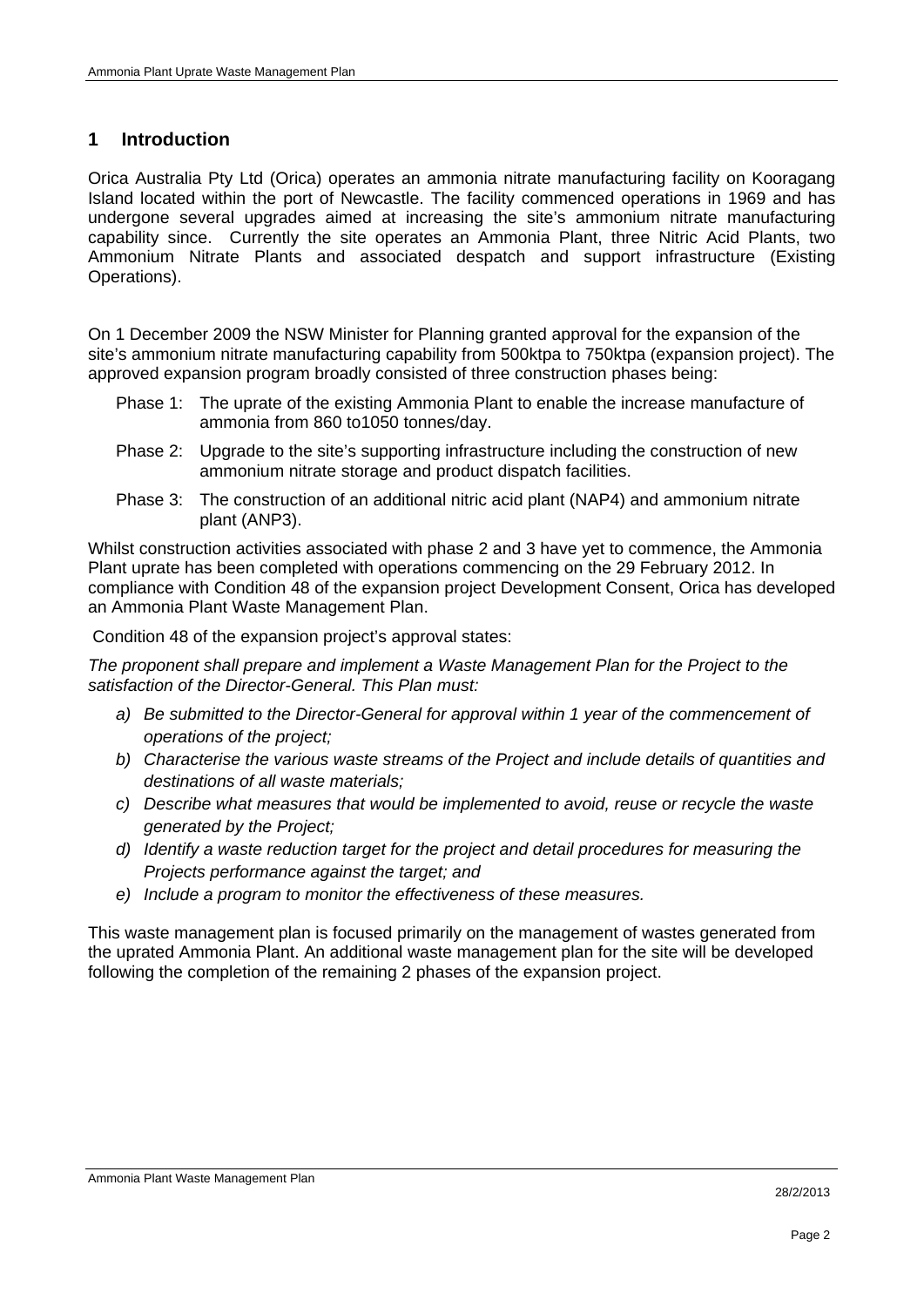#### **2 Relevant Legislation, Guidelines and Policies**

#### **2.1 Relevant Legislation**

Key legislation covering the management of waste includes:

#### Protection of the Environment Operations Act 1997 (POEO Act)

The POEO Act aims to protect, restore and enhance the quality of the environment. Under the Act, (Part 5.5 Section 142A) it is an offence to pollute the environment. The Act has consolidated several pieces of previous environmental legislation. The Act administers a number of related regulations, and also controls the transport and disposal of wastes.

#### Protection of the Environment Operations (Waste) Regulation 2005

This regulation contains general environmental obligations for waste activities, waste facilities and waste transporters, and special provisions relating to matters such as contaminant immobilisation approvals and the management of particular wastes (including asbestos waste).

#### NSW DECCW Waste Classification Guidelines 2009

All wastes must be classified in accordance with the DECCW 2009 Waste classification Guidelines prior to disposal. These guidelines provide practical guidance in the relevant requirements of the POEO Act and Waste Regulation

#### DECC Guidelines on Resource Recovery Exemptions (Land Application), April 2008

This guidance note outlines the criteria that DECCW will use in considering an application to apply waste or waste-derived material to land. It also provides assistance on preparing an application to DECCW to exempt a waste from the waste regulatory framework.

#### Waste Avoidance and Resource Recovery Act 2001 (WARR Act)

The WARR Act replaced the *Waste Minimisation and Management Act 1995* and controls waste generation and waste reduction.

All wastes must be classified in accordance in accordance with the *DECCW 2009 Waste Classification Guidelines* prior to disposal. These guidelines provide practical guidance in the relevant requirements of the POEO Act and the Waste Regulations.

#### Occupational Health and Safety Act 2000

The NSW *Occupational Health and Safety Act* 2000, aims to protect the health, safety and welfare of people at work. It identifies general requirements which must be met at all places in NSW.

#### Environmentally Hazardous Chemicals Act 1985 (EHC Act)

The Act provides a mechanism for regulating chemicals of environmental concern throughout their entire life cycle. The EHC Act allows DECCW to regulate activities, chemicals or groups of chemicals of environmental concern. These requirements are set out in chemical control orders and may require a licence or prohibit certain activities.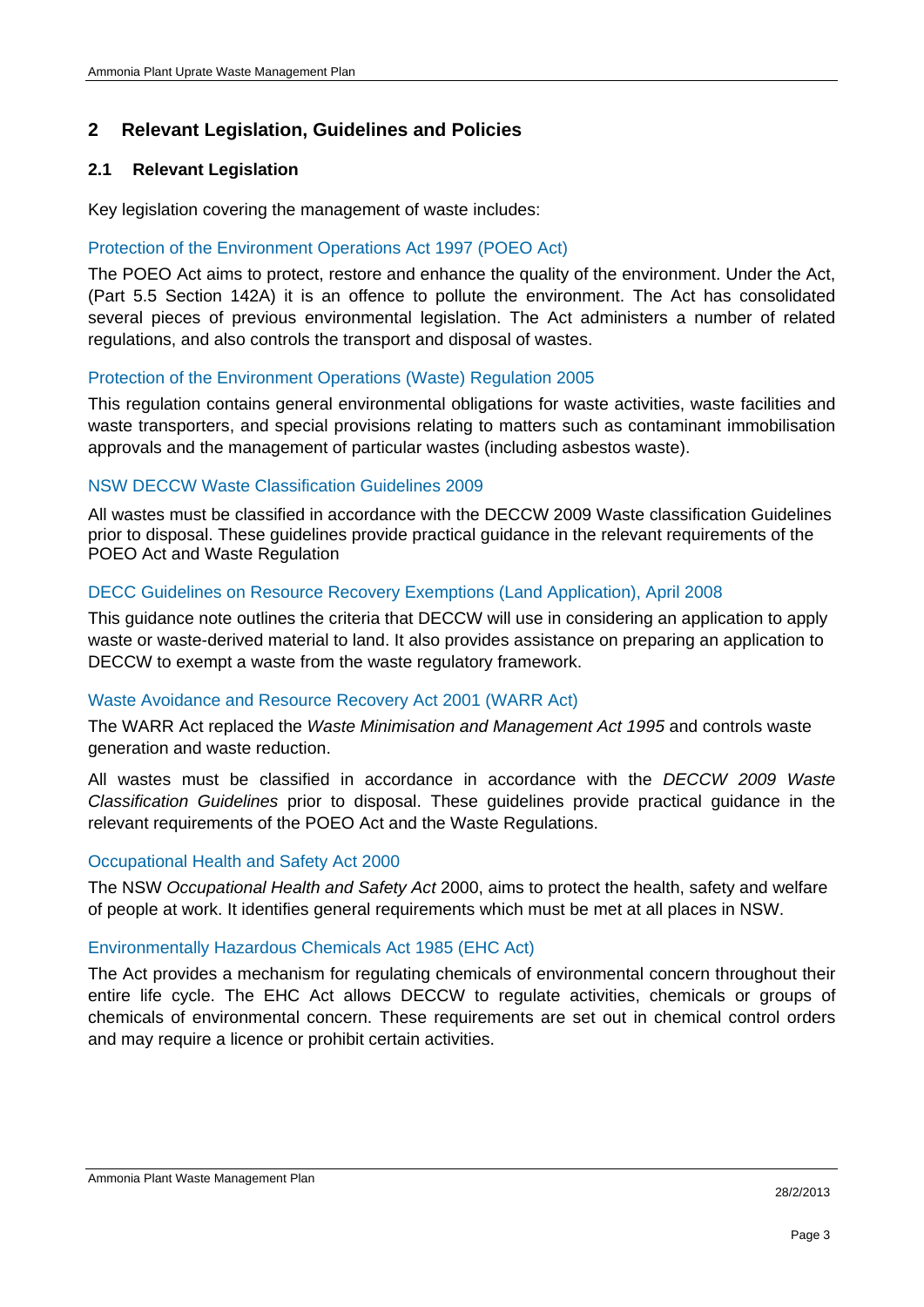#### **2.2 Orica Guidelines and Policies**

Orica is committed to operating within the principles outlined in the Waste Avoidance and Resource Recovery Act 2001, which includes the efficient use of resource inputs and ensuring that resource management options are considered against a hierarchy of the following order:



#### **Figure 1** – Waste management hierarchy

These objectives are achieved through the implementation of Orica's Waste Management Model Procedure MP-EP-004F, Kooragang Island Waste Management Procedure, and the expansion project Construction Waste Management Plan (March 2010).

#### **2.3 Ammonia Plant Waste Management Strategy**

Waste materials generated onsite are recycled where possible, with a comprehensive recycling programme implemented onsite. Due to residual contamination contain in certain materials recycling may not always be feasible. Reuse and recycling options have been incorporated into the ammonia plant design aimed at minimising the generation of both solid and liquid wastes. All non recyclable wastes are assessed in accordance with EPA guidelines and disposed of at an approved waste facility.

Waste streams generated as a result of the Ammonia Plant uprate have been divided into three categories being:

- 1. Construction wastes generated during plant improvement and modification activities and include scrap metals, concrete, timber and packaging wastes.
- 2. Maintenance wastes resulting from maintenance activities undertaken on ammonia plant and equipment. Maintenance wastes are typically generated periodically, corresponding to planned maintenance periods. Maintenance wastes include spent oils, greases, oil rags, absorbents and process residues include wash water and cooling tower precipitates.
- 3. Operational wastes that are generate during normal operation of the ammonia plant and supporting activities. Operational wastes include spent catalyst, effluent and general refuse.

Ammonia Plant Waste Management Plan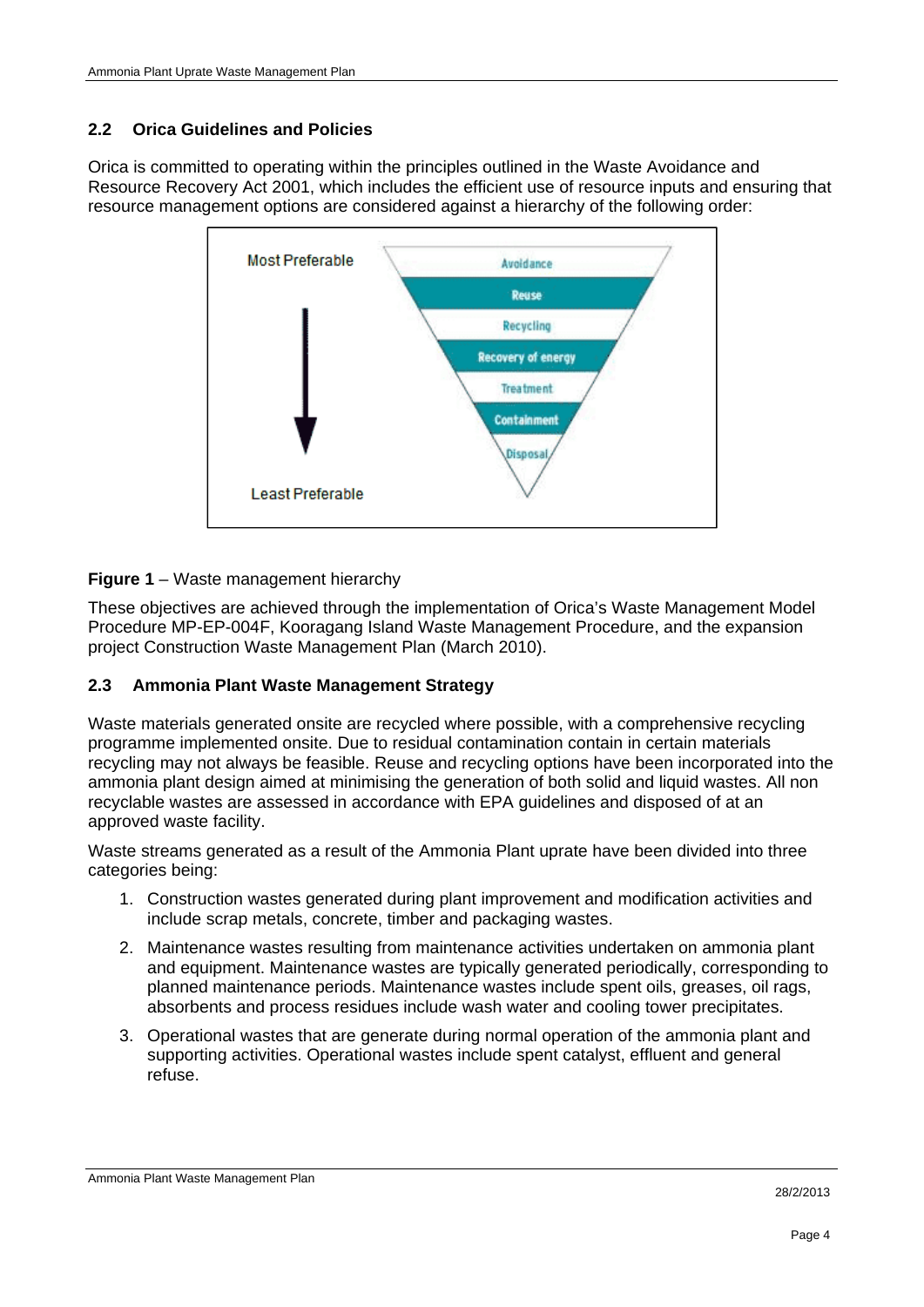Disposal of materials is only undertaken by licensed waste contractors; with Orica ensuring final disposal strategy is consistent with NSW waste legislation. Orica's Kooragang Island waste management strategies are outlined in Table 1.

|  |  | Table 1: Ammonia Plant waste management strategy |  |
|--|--|--------------------------------------------------|--|
|  |  |                                                  |  |

| Description                                     | Avoidance / Minimisation/ Recycling Strategy                                                                                                                                            |  |  |
|-------------------------------------------------|-----------------------------------------------------------------------------------------------------------------------------------------------------------------------------------------|--|--|
| Wastes Generated during Construction Activities |                                                                                                                                                                                         |  |  |
| Scrap metal                                     | Waste scrap metals are segregated into different disposal<br>$\bullet$<br>bins including for ferrous, copper and aluminium and<br>recycled through a scrap metal merchant.              |  |  |
| Timber                                          | Pallets are reused onsite where possible<br>$\bullet$                                                                                                                                   |  |  |
|                                                 | Excess untreated pallets are transferred to an external<br>party to be recycled as compost.                                                                                             |  |  |
| Concrete                                        | Concrete is tested for the presence of contaminates and if<br>$\bullet$<br>suitable recycled through an external provider.                                                              |  |  |
| Asbestos                                        | Disposed of at an appropriately licensed waste facility<br>$\bullet$                                                                                                                    |  |  |
| Waste Generated during Maintenance Activities   |                                                                                                                                                                                         |  |  |
| Water containing oil                            | Liquid assessed in accordance with the Waste<br>$\bullet$<br>Classification Guidelines (DECC, 2008) and disposed of to<br>appropriately licensed facilities.                            |  |  |
|                                                 | Oil water waste streams are collected and treated through<br>$\bullet$<br>an oil water separator, whereby oil is concentrated and<br>transported to an external facility for recycling. |  |  |
| Waste oil & grease                              | Equipment oils are placed through a filtration system and<br>returned to the plant.                                                                                                     |  |  |
|                                                 | Excess oil is sent to an external facility for recycling.                                                                                                                               |  |  |
| Oily rags/absorbents                            | Thorough assessment of risks in maintenance work to<br>$\bullet$<br>minimise the likelihood of any loss of containment requiring<br>the use of absorbent materials.                     |  |  |
|                                                 | Oil is separated from oily rags and recycled.<br>$\bullet$                                                                                                                              |  |  |
| Process precipitates                            | Process precipitates are assessed in accordance with the<br>$\bullet$<br>Waste Classification Guidelines (DECC, 2008) and<br>disposed at an appropriately licensed facility.            |  |  |
| Mineral fibre                                   | Mineral fibre is disposed at an appropriately licensed waste<br>$\bullet$<br>facility.                                                                                                  |  |  |
| <b>Operation generated Wastes</b>               |                                                                                                                                                                                         |  |  |
| Ammonia Plant Catalyst                          | Orica is currently undertaking investigations into recycling<br>$\bullet$<br>opportunities for catalyst material. Ammonia catalyst is                                                   |  |  |

Ammonia Plant Waste Management Plan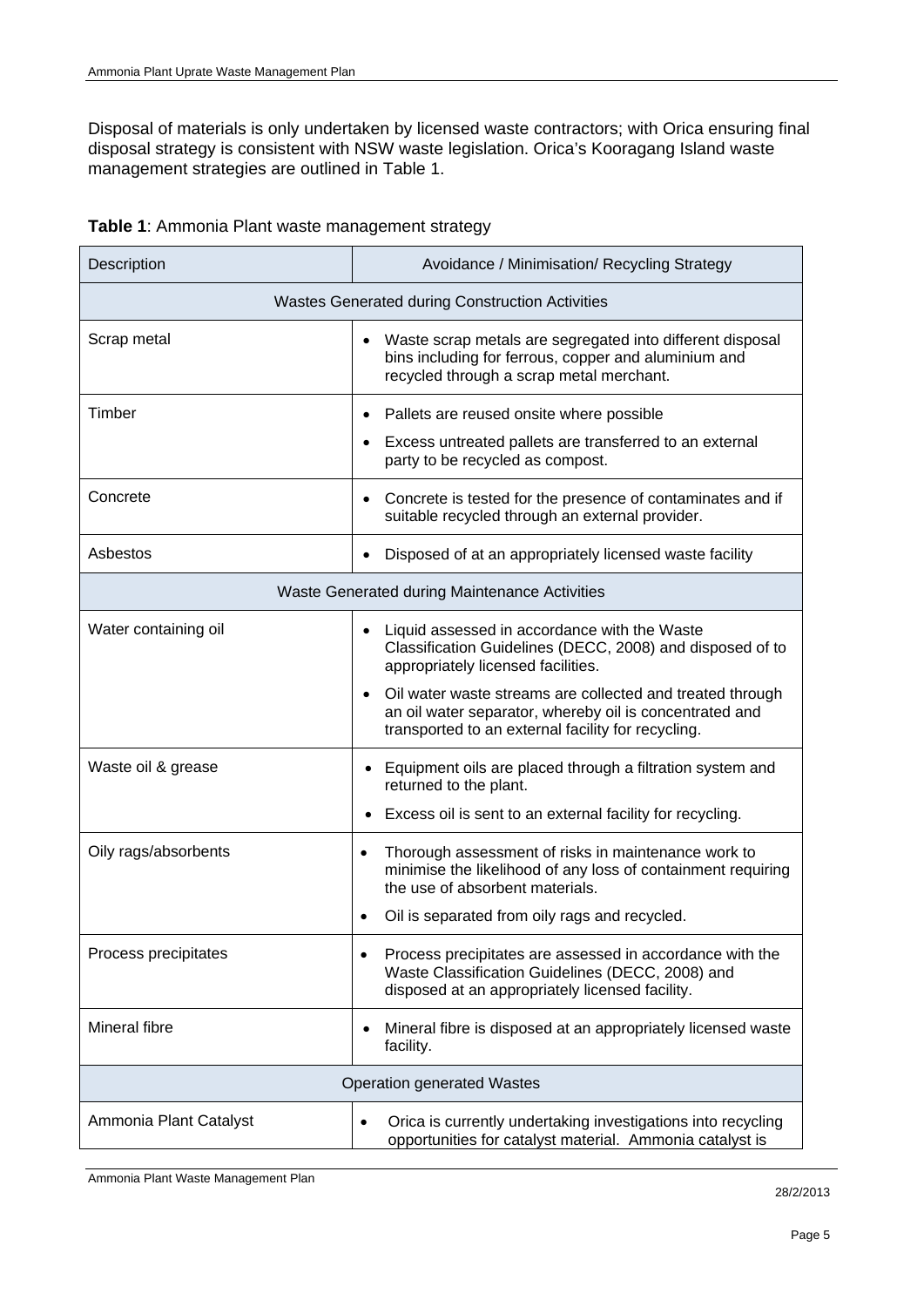|                     | currently being stored onsite.                                                           |
|---------------------|------------------------------------------------------------------------------------------|
| General refuse      | Segregation of recyclable materials to minimise volume of<br>waste disposed to landfill. |
| Paper and cardboard | Paper and Cardboard is segregated in designated<br>collection bins for recycling.        |

### **3 Ammonia Plant Generated Waste streams**

A list of each waste stream's qualities and disposal location is detailed in Table 2.

| <b>Description</b>                              | <b>Source</b>                                                                                                                              | Quantity* | <b>Disposal Provider</b>           |  |  |
|-------------------------------------------------|--------------------------------------------------------------------------------------------------------------------------------------------|-----------|------------------------------------|--|--|
| Wastes generated during Construction Activities |                                                                                                                                            |           |                                    |  |  |
| Scrap metal                                     | Decommissioning of redundant<br>equipment                                                                                                  | 138,715kg | <b>SIMS Metals</b>                 |  |  |
| Timber                                          | Packaging timbers including<br>pallets.                                                                                                    | 18,780kg  | Newline Road Landfill<br>(SITA)    |  |  |
| Concrete                                        | Plant modification and<br>sustenance projects.                                                                                             | 37,240kg  | <b>Boral</b>                       |  |  |
| Asbestos                                        | Legacy contamination. Orica is<br>currently implementing a<br>program of works aimed at<br>progressively removing<br>asbestos from site.   | 1,520kg   | Newline Road as a special<br>waste |  |  |
| Waste generated during Maintenance Activities   |                                                                                                                                            |           |                                    |  |  |
| Water containing oil                            | Water collected from site<br>effluent oil collection zones.                                                                                | 42,964L   | Renewable Oil Services             |  |  |
| Waste oil                                       | Generated from plant washdown<br>and collection systems.                                                                                   | 18,780L   | Renewable Oil Services             |  |  |
| Oily rags/absorbents                            | Generated predominantly during<br>planned maintenance periods.                                                                             | 950kg     | Renewable Oil Services             |  |  |
| Precipitates                                    | Precipitates collected during<br>periodic maintenance activities<br>cleaning out of cooling tower<br>basins, heat exchangers and<br>bunds. | 10,996L   | <b>Transpacific Industries</b>     |  |  |
| Insulation materials                            | Replacement of pipe insulation.                                                                                                            | $\Omega$  | Newline Road as special<br>waste   |  |  |

**Table 2**: Waste streams and qualities associated with the Ammonia Plant Update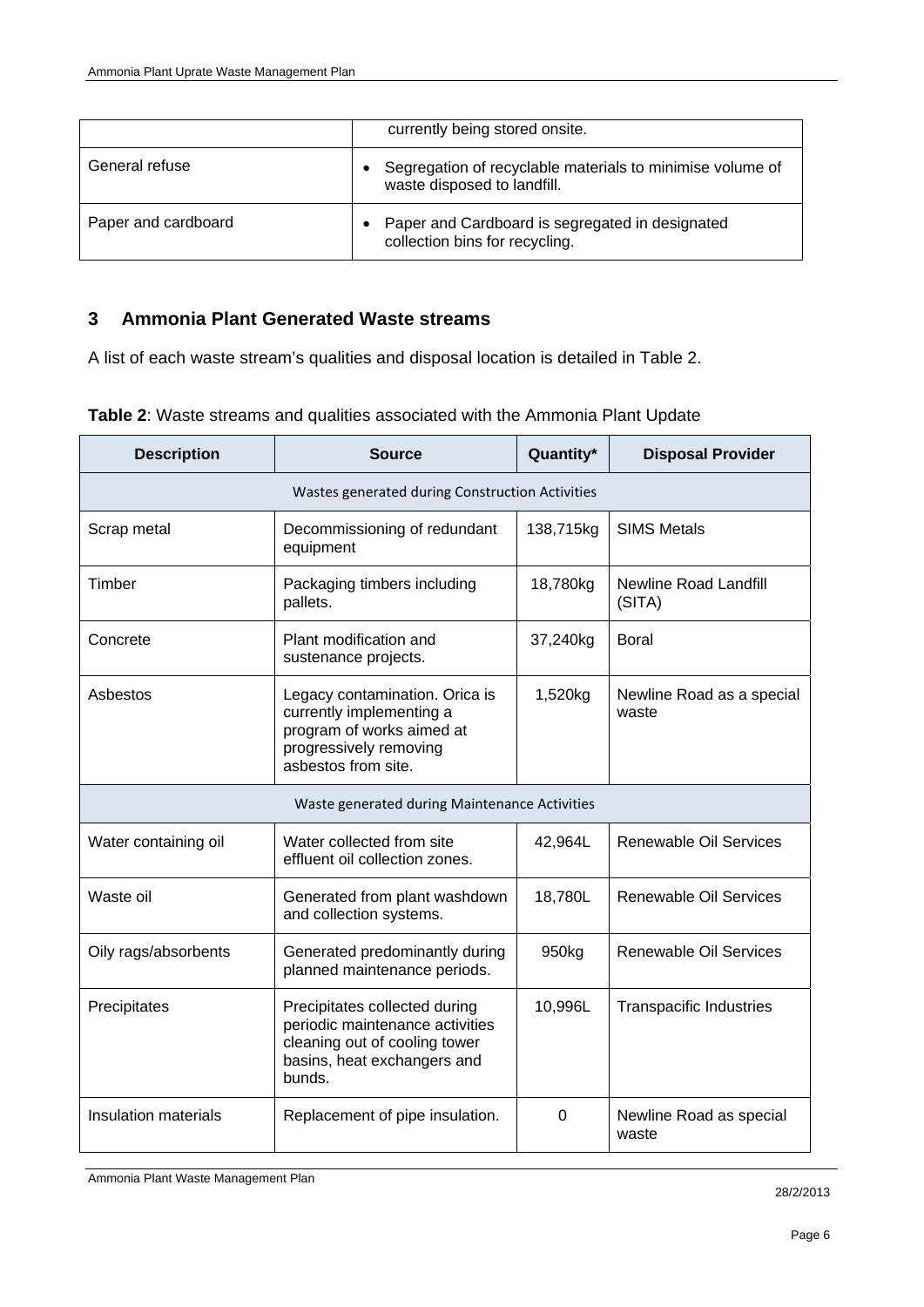| Waste water containing<br>arsenic | Generated during cooling tower<br>maintenance, and also due to<br>site legacy contamination.                                                                                      | 44,480L   | <b>Transpacific Industries</b>  |  |  |
|-----------------------------------|-----------------------------------------------------------------------------------------------------------------------------------------------------------------------------------|-----------|---------------------------------|--|--|
| Miscellaneous chemicals           | Various operational and<br>maintenance activities such as<br>chem cleans.                                                                                                         | 2,268L    | <b>HAZMAT</b>                   |  |  |
| Operation generated wastes        |                                                                                                                                                                                   |           |                                 |  |  |
| Ammonia plant catalyst            | Orica is currently undertaking<br>investigations into recycling of<br>catalyst wastes in compliance<br>with the Hazardous Waste<br>(Regulation of Exports and<br>Imports Act 1989 | 145,000Kg | Stored onsite                   |  |  |
| General refuse                    | Generated by plant and support<br>activities                                                                                                                                      | 134,816Kg | Newline Road Landfill<br>(SITA) |  |  |
| Paper and cardboard               | Generated by plant and support<br>activities                                                                                                                                      | 6,272Kg   | Visy                            |  |  |

\* Quantity generated during the period January 2012 to December 2012

#### **4 Kooragang Island Waste Reduction Targets and Opportunities**

Orica aspires to become a business that does no harm to people and the environment, in a commercially responsible way. This means becoming:

- Carbon neutral no net generation of greenhouse gases to the atmosphere;
- Water neutral no net consumption of potable water;
- Zero waste no net generation of waste to landfill and requires innovative ways to prevent, reduce, reuse and recycle by product streams; and
- Environmentally friendly operations, products and services.

To support this vision Kooragang Island is committed to reducing total waste generated by the site by 5% over the next plant turnaround cycle. To achieve this waste reduction the site is currently implementing:

- Improved segregation for general waste to promote addition recycling opportunities;
- Implementation of a site waste management plan, outlining waste minimisation strategies associated with each waste generated onsite;
- Increased compliance auditing of site waste management practices;
- Employee training including defined waste management role responsibilities;
- Improved waste tracking and reporting capabilities;
- Increase site awareness of waste stream sources; and